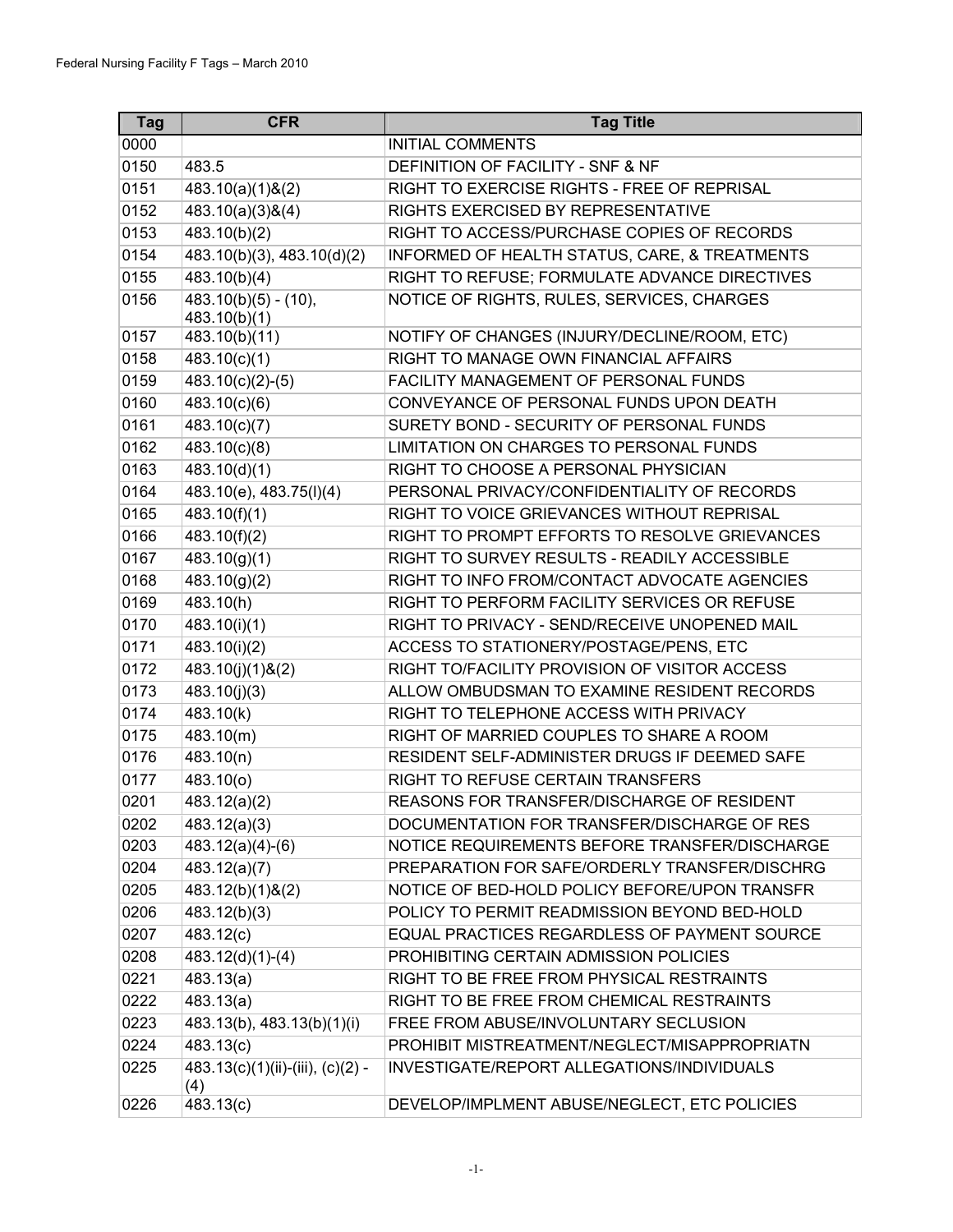| <b>Tag</b> | <b>CFR</b>                 | <b>Tag Title</b>                                     |
|------------|----------------------------|------------------------------------------------------|
| 0240       | 483.15                     | CARE AND ENVIRONMENT PROMOTES QUALITY OF LIFE        |
| 0241       | 483.15(a)                  | DIGNITY AND RESPECT OF INDIVIDUALITY                 |
| 0242       | 483.15(b)                  | SELF-DETERMINATION - RIGHT TO MAKE CHOICES           |
| 0243       | $483.15(c)(1)-(5)$         | RIGHT TO PARTICIPATE IN RESIDENT/FAMILY GROUP        |
| 0244       | 483.15(c)(6)               | LISTEN/ACT ON GROUP GRIEVANCE/RECOMMENDATION         |
| 0245       | 483.15(d)                  | PARTICIPATE IN SOCIAL/RELIGIOUS ACT/COMMUNITY        |
| 0246       | 483.15(e)(1)               | REASONABLE ACCOMMODATION OF NEEDS/PREFERENCES        |
| 0247       | 483.15(e)(2)               | RIGHT TO NOTICE BEFORE ROOM/ROOMMATE CHANGE          |
| 0248       | 483.15(f)(1)               | ACTIVITIES MEET INTERESTS/NEEDS OF EACH RES          |
| 0249       | 483.15(f)(2)               | QUALIFICATIONS OF ACTIVITY PROFESSIONAL              |
| 0250       | 483.15(g)(1)               | PROVISION OF MEDICALLY RELATED SOCIAL SERVICE        |
| 0251       | 483.15(g)(2)&(3)           | <b>QUALIFICATIONS OF SOCIAL WORKER &gt; 120 BEDS</b> |
| 0252       | 483.15(h)(1)               | SAFE/CLEAN/COMFORTABLE/HOMELIKE ENVIRONMENT          |
| 0253       | 483.15(h)(2)               | <b>HOUSEKEEPING &amp; MAINTENANCE SERVICES</b>       |
| 0254       | $\overline{483.15}$ (h)(3) | CLEAN BED/BATH LINENS IN GOOD CONDITION              |
| 0255       | 483.15(h)(4)               | <b>ENVIRONMENT - CLOSET SPACE</b>                    |
| 0256       | 483.15(h)(5)               | ADEQUATE & COMFORTABLE LIGHTING LEVELS               |
| 0257       | 483.15(h)(6)               | COMFORTABLE & SAFE TEMPERATURE LEVELS                |
| 0258       | 483.15(h)(7)               | MAINTENANCE OF COMFORTABLE SOUND LEVELS              |
| 0271       | 483.20(a)                  | ADMISSION PHYSICIAN ORDERS FOR IMMEDIATE CARE        |
| 0272       | 483.20, 483.20(b)          | <b>COMPREHENSIVE ASSESSMENTS</b>                     |
| 0273       | 483.20(b)(2)(i)            | COMPREHENSIVE ASSESSMENT 14 DAYS AFTER ADMIT         |
| 0274       | 483.20(b)(2)(ii)           | COMPREHENSIVE ASSESS AFTER SIGNIFICANT CHANGE        |
| 0275       | 483.20(b)(2)(iii)          | COMPREHENSIVE ASSESS AT LEAST EVERY 12 MONTHS        |
| 0276       | 483.20(c)                  | <b>QUARTERLY ASSESSMENT AT LEAST EVERY 3 MONTHS</b>  |
| 0278       | $483.20(g) - (j)$          | ASSESSMENT ACCURACY/COORDINATION/CERTIFIED           |
| 0279       | 483.20(d), 483.20(k)(1)    | DEVELOP COMPREHENSIVE CARE PLANS                     |
| 0280       | 483.20(d)(3), 483.10(k)(2) | RIGHT TO PARTICIPATE PLANNING CARE-REVISE CP         |
| 0281       | 483.20(k)(3)(i)            | SERVICES PROVIDED MEET PROFESSIONAL STANDARDS        |
| 0282       | 483.20(k)(3)(ii)           | SERVICES BY QUALIFIED PERSONS/PER CARE PLAN          |
| 0283       | 483.20(I)(1)&(2)           | ANTICIPATE DISCHARGE: RECAP STAY/FINAL STATUS        |
| 0284       | 483.20(I)(3)               | ANTICIPATE DISCHARGE: POST-DISCHARGE PLAN            |
| 0285       | 483.20(m), 483.20(e)       | PASRR REQUIREMENTS FOR MI & MR                       |
| 0286       | 483.20(d)                  | MAINTAIN 15 MONTHS OF RESIDENT ASSESSMENTS           |
| 0287       | 483.20(f)                  | ENCODING/TRANSMITTING RESIDENT ASSESSMENT            |
| 0309       | 483.25                     | PROVIDE CARE/SERVICES FOR HIGHEST WELL BEING         |
| 0310       | 483.25(a)(1)               | ADLS DO NOT DECLINE UNLESS UNAVOIDABLE               |
| 0311       | 483.25(a)(2)               | TREATMENT/SERVICES TO IMPROVE/MAINTAIN ADLS          |
| 0312       | 483.25(a)(3)               | ADL CARE PROVIDED FOR DEPENDENT RESIDENTS            |
| 0313       | 483.25(b)                  | TREATMENT/DEVICES TO MAINTAIN HEARING/VISION         |
| 0314       | 483.25(c)                  | TREATMENT/SVCS TO PREVENT/HEAL PRESSURE SORES        |
| 0315       | 483.25(d)                  | NO CATHETER, PREVENT UTI, RESTORE BLADDER            |
| 0317       | 483.25(e)(1)               | NO REDUCTION IN ROM UNLESS UNAVOIDABLE               |
| 0318       | 483.25(e)(2)               | INCREASE/PREVENT DECREASE IN RANGE OF MOTION         |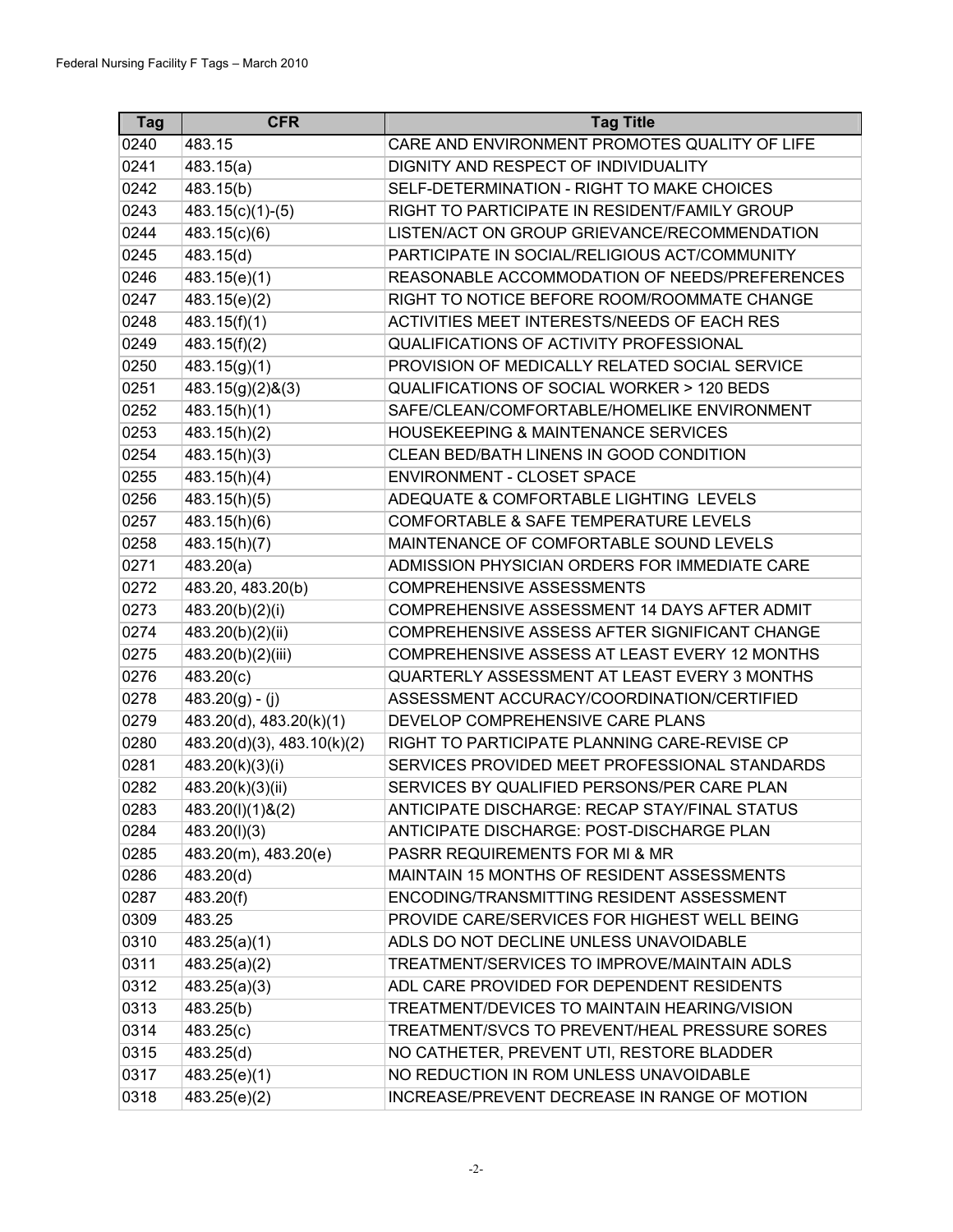| <b>Tag</b> | <b>CFR</b>                | <b>Tag Title</b>                              |
|------------|---------------------------|-----------------------------------------------|
| 0319       | $\overline{483.25(f)(1)}$ | TX/SVC FOR MENTAL/PSYCHOSOCIAL DIFFICULTIES   |
| 0320       | 483.25(f)(2)              | NO BEHAVIOR DIFFICULTIES UNLESS UNAVOIDABLE   |
| 0321       | 483.25(g)(1)              | NO NG TUBE UNLESS UNAVOIDABLE                 |
| 0322       | 483.25(g)(2)              | NG TREATMENT/SERVICES - RESTORE EATING SKILLS |
| 0323       | 483.25(h)                 | FREE OF ACCIDENT HAZARDS/SUPERVISION/DEVICES  |
| 0325       | 483.25(i)                 | MAINTAIN NUTRITION STATUS UNLESS UNAVOIDABLE  |
| 0326       | 483.25(i)(2)              | <b>NUTRITION</b>                              |
| 0327       | 483.25(j)                 | SUFFICIENT FLUID TO MAINTAIN HYDRATION        |
| 0328       | 483.25(k)                 | TREATMENT/CARE FOR SPECIAL NEEDS              |
| 0329       | 483.25(I)                 | DRUG REGIMEN IS FREE FROM UNNECESSARY DRUGS   |
| 0332       | 483.25(m)(1)              | FREE OF MEDICATION ERROR RATES OF 5% OR MORE  |
| 0333       | 483.25(m)(2)              | RESIDENTS FREE OF SIGNIFICANT MED ERRORS      |
| 0334       | 483.25(n)                 | INFLUENZA AND PNEUMOCOCCAL IMMUNIZATIONS      |
| 0353       | 483.30(a)                 | SUFFICIENT 24-HR NURSING STAFF PER CARE PLANS |
| 0354       | 483.30(b)                 | WAIVER-RN 8 HRS 7 DAYS/WK, FULL-TIME DON      |
| 0355       | 483.30 $(c) - (d)$        | <b>NURSE STAFFING WAIVERS</b>                 |
| 0356       | 483.30(e)                 | POSTED NURSE STAFFING INFORMATION             |
| 0360       | 483.35                    | PROVIDED DIET MEETS NEEDS OF EACH RESIDENT    |
| 0361       | 483.35(a)                 | QUALIFIED DIETITIAN - DIRECTOR OF FOOD SVCS   |
| 0362       | 483.35(b)                 | SUFFICIENT DIETARY SUPPORT PERSONNEL          |
| 0363       | 483.35(c)                 | MENUS MEET RES NEEDS/PREP IN ADVANCE/FOLLOWED |
| 0364       | $483.35(d)(1)-(2)$        | NUTRITIVE VALUE/APPEAR, PALATABLE/PREFER TEMP |
| 0365       | 483.35(d)(3)              | FOOD IN FORM TO MEET INDIVIDUAL NEEDS         |
| 0366       | 483.35(d)(4)              | SUBSTITUTES OF SIMILAR NUTRITIVE VALUE        |
| 0367       | 483.35(e)                 | THERAPEUTIC DIET PRESCRIBED BY PHYSICIAN      |
| 0368       | 483.35(f)                 | FREQUENCY OF MEALS/SNACKS AT BEDTIME          |
| 0369       | 483.35(g)                 | ASSISTIVE DEVICES - EATING EQUIPMENT/UTENSILS |
| 0370       | 483.35(i)(1)              | SANITARY CONDITIONS - FOOD PROCUREMENT        |
| 0371       | 483.35(i)                 | FOOD PROCURE, STORE/PREPARE/SERVE - SANITARY  |
| 0372       | 483.35(i)(3)              | DISPOSE GARBAGE & REFUSE PROPERLY             |
| 0373       | 483.35(h)                 | FEEDING ASST - TRAINING/SUPERVISION/RESIDENT  |
| 0385       | 483.40(a)                 | RESIDENTS' CARE SUPERVISED BY A PHYSICIAN     |
| 0386       | 483.40(b)                 | PHYSICIAN VISITS - REVIEW CARE/NOTES/ORDERS   |
| 0387       | $483.40(c)(1)-(2)$        | FREQUENCY & TIMELINESS OF PHYSICIAN VISIT     |
| 0388       | $483.40(c)(3)-(4)$        | PERSONAL VISITS BY PHYSICIAN, ALTERNATE PA/NP |
| 0389       | 483.40(d)                 | PHYSICIAN FOR EMERGENCY CARE, AVAILABLE 24HR  |
| 0390       | 483.40(e)-(f)             | PHYSICIAN DELEGATION OF TASKS IN SNFS & NFS   |
| 0406       | 483.45(a)                 | PROVIDE/OBTAIN SPECIALIZED REHAB SERVICES     |
| 0407       | 483.45(b)                 | REHAB SVCS - PHYSICIAN ORDER/QUALIFIED PERSON |
| 0411       | 483.55(a)                 | ROUTINE/EMERGENCY DENTAL SERVICES IN SNFS     |
| 0412       | 483.55(b)                 | ROUTINE/EMERGENCY DENTAL SERVICES IN NFS      |
| 0425       | $483.60(a)$ , (b)         | PHARMACEUTICAL SVC - ACCURATE PROCEDURES, RPH |
| 0428       | 483.60(c)                 | DRUG REGIMEN REVIEW, REPORT IRREGULAR, ACT ON |
| 0431       | $483.60(b)$ , (d), (e)    | DRUG RECORDS, LABEL/STORE DRUGS & BIOLOGICALS |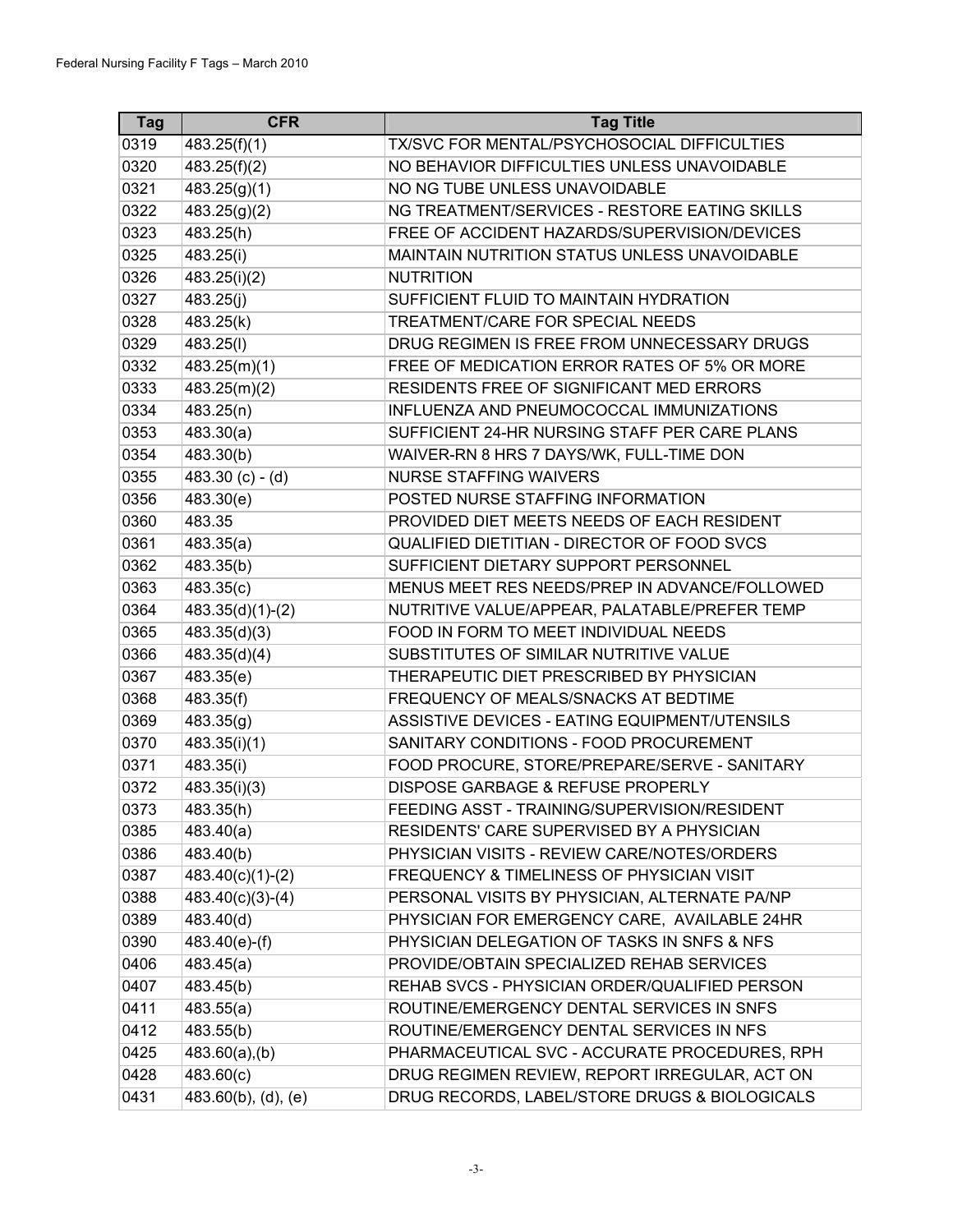| <b>Tag</b> | <b>CFR</b>                     | <b>Tag Title</b>                                    |
|------------|--------------------------------|-----------------------------------------------------|
| 0441       | 483.65                         | INFECTION CONTROL, PREVENT SPREAD, LINENS           |
| 0442       | 483.65(b)(1)                   | PREVENTING SPREAD OF INFECTION                      |
| 0443       | 483.65(b)(2)                   | PREVENTING SPREAD OF INFECTION                      |
| 0444       | 483.65(b)(3)                   | PREVENTING SPREAD OF INFECTION                      |
| 0445       | 483.65(c)                      | <b>INFECTION CONTROL - LINENS</b>                   |
| 0454       | 483.70                         | LIFE SAFETY FROM FIRE                               |
| 0455       | 483.70(b)                      | <b>EMERGENCY ELECTRICAL POWER SYSTEM</b>            |
| 0456       | 483.70(c)(2)                   | ESSENTIAL EQUIPMENT, SAFE OPERATING CONDITION       |
| 0457       | $\overline{483.70(d)(1)(i)}$   | BEDROOMS ACCOMODATE NO MORE THAN 4 RESIDENTS        |
| 0458       | 483.70(d)(1)(ii)               | BEDROOMS MEASURE AT LEAST 80 SQ FT/RESIDENT         |
| 0459       | 483.70(d)(1)(iii)              | BEDROOMS HAVE DIRECT ACCESS TO EXIT CORRIDOR        |
| 0460       | 483.70(d)(1)(iv)-(v)           | BEDROOMS ASSURE FULL VISUAL PRIVACY                 |
| 0461       | 483.70(d)(1)(vi)-(vii), (d)(2) | BEDROOMS - WINDOW/FLOOR, BED/FURNITURE/CLOSET       |
| 0462       | 483.70(e)                      | BEDROOMS EQUIPPED/NEAR LAVATORY/TOILET              |
| 0463       | 483.70(f)                      | RESIDENT CALL SYSTEM - ROOMS/TOILET/BATH            |
| 0464       | 483.70(g)                      | <b>REQUIREMENTS FOR DINING &amp; ACTIVITY ROOMS</b> |
| 0465       | 483.70(h)                      | SAFE/FUNCTIONAL/SANITARY/COMFORTABLE ENVIRON        |
| 0466       | 483.70(h)(1)                   | PROCEDURES TO ENSURE WATER AVAILABILITY             |
| 0467       | 483.70(h)(2)                   | ADEQUATE OUTSIDE VENTILATION-WINDOW/MECHANIC        |
| 0468       | 483.70(h)(3)                   | CORRIDORS HAVE FIRMLY SECURED HANDRAILS             |
| 0469       | 483.70(h)(4)                   | MAINTAINS EFFECTIVE PEST CONTROL PROGRAM            |
| 0490       | 483.75                         | EFFECTIVE ADMINISTRATION/RESIDENT WELL-BEING        |
| 0491       | 483.75(a)                      | FACILITY LICENSED UNDER STATE AND LOCAL LAWS        |
| 0492       | 483.75(b)                      | COMPLY WITH FEDERAL/STATE/LOCAL LAWS/PROF STD       |
| 0493       | $483.75(d)(1)-(2)$             | GOVERNING BODY-FACILITY POLICIES/APPOINT ADMN       |
| 0494       | 483.75(e)(2)-(3)               | NURSE AIDE WORK > 4 MO - TRAINING/COMPETENCY        |
| 0495       | 483.75(e)(4)                   | NURSE AIDE WORK < 4 MO - TRAINING/COMPETENCY        |
| 0496       | 483.75(e)(5)-(7)               | NURSE AIDE REGISTRY VERIFICATION, RETRAINING        |
| 0497       | 483.75(e)(8)                   | NURSE AIDE PERFORM REVIEW-12 HR/YR INSERVICE        |
| 0498       | 483.75(f)                      | NURSE AIDE DEMONSTRATE COMPETENCY/CARE NEEDS        |
| 0499       | 483.75(g)                      | EMPLOY QUALIFIED FT/PT/CONSULT PROFESSIONALS        |
| 0500       | 483.75(h)                      | OUTSIDE PROFESSIONAL RESOURCES-ARRANGE/AGRMNT       |
| 0501       | 483.75(i)                      | RESPONSIBILITIES OF MEDICAL DIRECTOR                |
| 0502       | 483.75(j)(1)                   | PROVIDE/OBTAIN LABORATORY SVC-QUALITY/TIMELY        |
| 0503       | 483.75(j)(1)(i-iv)             | LAB SVCS - FAC PROVIDED, REFERRED, AGREEMENT        |
| 0504       | 483.75(j)(2)(i)                | LAB SVCS ONLY WHEN ORDERED BY PHYSICIAN             |
| 0505       | 483.75(j)(2)(ii)               | PROMPTLY NOTIFY PHYSICIAN OF LAB RESULTS            |
| 0506       | 483.75(j)(2)(iii)              | ASSIST W/TRANSPORT ARRANGEMENTS TO LAB SVC          |
| 0507       | 483.75(j)(2)(iv)               | LAB REPORTS IN RECORD - LAB NAME/ADDRESS            |
| 0508       | 483.75(k)(1)                   | PROVIDE/OBTAIN RADIOLOGY/DIAGNOSTIC SVCS            |
| 0509       | 483.75(k)(1)(i-ii)             | DIAGNOSTIC SVCS - MEET HOSPITAL REQUIREMENTS        |
| 0510       | 483.75(k)(2)(i)                | RADIOLOGY/DIAGNOSTIC SVCS ONLY WHEN ORDERED         |
| 0511       | 483.75(k)(2)(ii)               | RADIOLOGY FINDINGS-PROMPTLY NOTIFY PHYSICIAN        |
| 0512       | 483.75(k)(2)(iii)              | ASSIST W/TRANSPORT ARRANGEMENTS TO RADIOLOGY        |